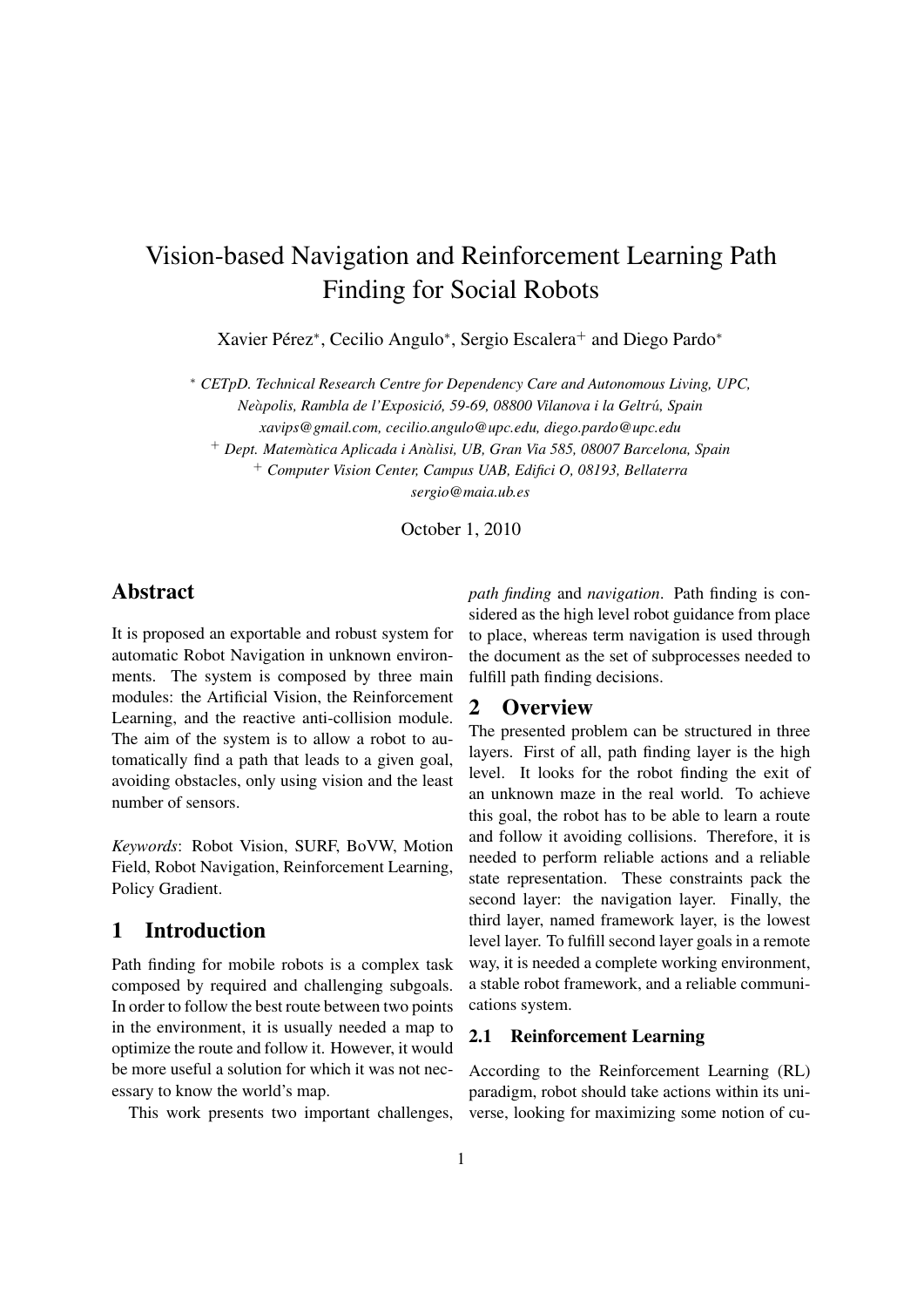mulative reward. RL algorithms attempt to find a policy that maps its current state to the actions the robot should take in those states, where the world is typically formulated as a finite-state Markov decision process (MDP). Formally, the basic RL model, as applied to MDPs, consists of:

- set of world states  $X$ .
- set of actions  $U$ .
- set of scalar rewards  $\in \mathbb{R}$ .



<span id="page-1-0"></span>Figure 1: System overview

At each time  $t$ , the agent (i.e. the robot) perceives its state  $x_t \in X$  and the set of possible actions  $U(x_t)$ . It chooses an action  $u_t \in U(x_t)$ and receives from the environment a reward  $r_t$  and the new state  $x_{t+1}$ . Based on these interactions, the agent must develop a policy  $\pi$ . Our approach, shown in [Figure 1,](#page-1-0) is defined by:

- set of world states  $x \in \mathbb{R}^n$ , where  $n =$  dictionary size  $+3$  sensors.
- set of actions U = [*forward, backward, left, right*].
- set of scalar rewards  $r \in \mathbb{R}$ .

Where, first of all, *turn left* and *turn right* actions are referred to turn  $90^\circ$ , since 360 possible angle would generate a large ramification problem. Then, reward will take heuristic values depending on distance between Sony Aibo and goal, and their relative distance [\(subsection 2.2\)](#page-1-1). Finally, state will be represented by histograms extracted from images from Sony Aibo camera.

As is explained in [subsection 2.3,](#page-2-0) the method used to compute histograms is named Bag of Visual Words (BoVW) [\[5\]](#page-3-0). It depends on a given dictionary of visual words, in our case fixed to 50. In addition, edge detector sensor and two infrared sensor values are used, with represents  $n = 53$ . This value implies a high state space dimensionality, overnight to grid the state space supposing all states will be visited. In this case, the problem can not be addressed using traditional RL algorithms like Sarsa or other algorithms based on Temporal Difference (TD) [\[4\]](#page-3-1). It is necessary to look for a continuous RL algorithm which supports high state dimensionality, therefore, a Policy Gradient Reinforcement Learning method (PGRL) [\[3\]](#page-3-2) is needed. It is chosen Natural Actor-Critic Algorithm described in [\[2\]](#page-3-3) because it supports a high *state dimensionality*.

#### <span id="page-1-1"></span>2.2 Reward

In order to guide the learning process of the robot, the Reinforcement Learning (RL) algorithm needs some kind of reward, depending on the goodness of the current state and the last action applied  $r_t =$  $\Upsilon(x_t, u_t)$ . In our case, the goodness depends on the proximity of robot to the goal, and its relative orientation, computed using a zenith camera. It is important to say that in any case positions will be used directly on RL module, for example to define the state. This will only be used through computing the reward.

Environment for this module could be considered as an industrial environment: Camera height is static, illumination ranges are fixed and there are not terrain variations; therefore, marker color parts always will have similar areas, and distance between them always will be much the same. This simplification give us the option to put artificial landmarks on the robot's body to track it and on the goal to locate it, using a fast and robust color filter.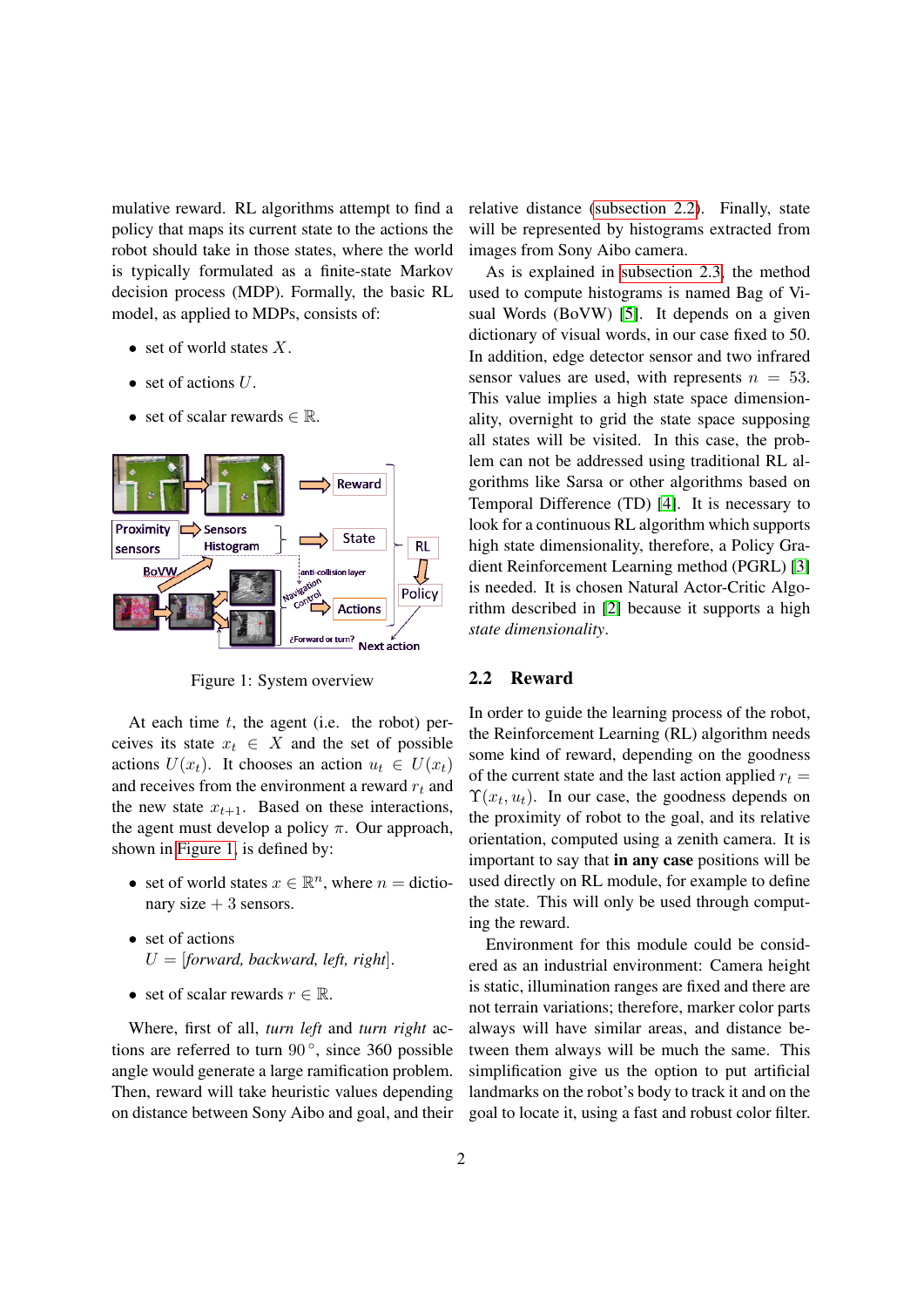It is important to remark that artificial landmarks are not used for anything else along the work.

#### <span id="page-2-0"></span>2.3 State definition

It is needed to describe robot position and orientation with a high level of certainty, i.e. similar states on the map should have similar state representations and very different state representation is due to distant or very different states. Only using robot sensors, without a given map, without the possibility to build our own map, and without the use of artificial landmarks, it is not possible to determine the global position of the robot. Our approach uses proximity sensors and "Bag of Visual Words" (BoVW) [\[5\]](#page-3-0) on images from robot's camera. BoVW is the computer vision version for "Bag of Words" (BoW), a method for representing documents frequently used on Information Retrieval. BoVW follows the same idea for image representation, where each image is treated as a document, and features extracted from the image are considered the words. Process to create the dictionary consist on take a huge number of pictures of the maze and cluster their features, as is shown in [Figure 2.](#page-2-1)



<span id="page-2-1"></span>Figure 2: Bag of Visual Words (BoVW)

Once dictionary is built, the process to describe

images as vectors of "words" is described in [Fig](#page-2-1)[ure 2.](#page-2-1) First of all, features must be extracted from each image, it is used SURF (Speeded Up Robust Features [\[1\]](#page-3-4)) descriptor; then, it is determined in which cluster belongs each feature, getting a BoVW for each image; finally, frequency of occurrence of each word is computed to fill histograms.

#### 2.4 Actions

Actions ordered by RL module must always carry out in the same way. Therefore, it is needed to avoid unexpected behaviors implementing reliable actions: *controlled forward* and *controlled turn*. Both controls have their reasoning particularities, but the first steps of image processing are shared by both modules and *State definition* [\(subsection 2.3\)](#page-2-0). Common first step is feature extraction, applying SURF [\[1\]](#page-3-4) on every image received from Aibo camera. Second one, only shared by navigation controls, is to find correspondences between features from consecutive images; obtaining a set of *motion vectors* describing robot motion information from Aibo's head point of view in 2D. Moreover, simple odometry information is included.

#### 2.4.1 Forward

Our approach to solve forward control navigation could not be to walk toward something, but to use consecutive images to get motion information through calculate the Vanishing Point (VP). VP is the appearance of a point on the horizon at which parallel lines converge, i.e. given a stereovision system like human vision, VP is a point in a perspective where real-world parallel lines intersect between them. We do not have a stereovision system, because Sony Aibo only has one camera. However, *Motion Vectors* could be used as our particular real-world "parallel lines". As a consequence, VP could be achieved looking for *Motion vector* intersections, as shows [Figure 3.](#page-3-5) Intuitively, VP is the focus of the movement i.e. VP shows the direction of the movement of the robot. Therefore, control will consist on maintain VP in the center of